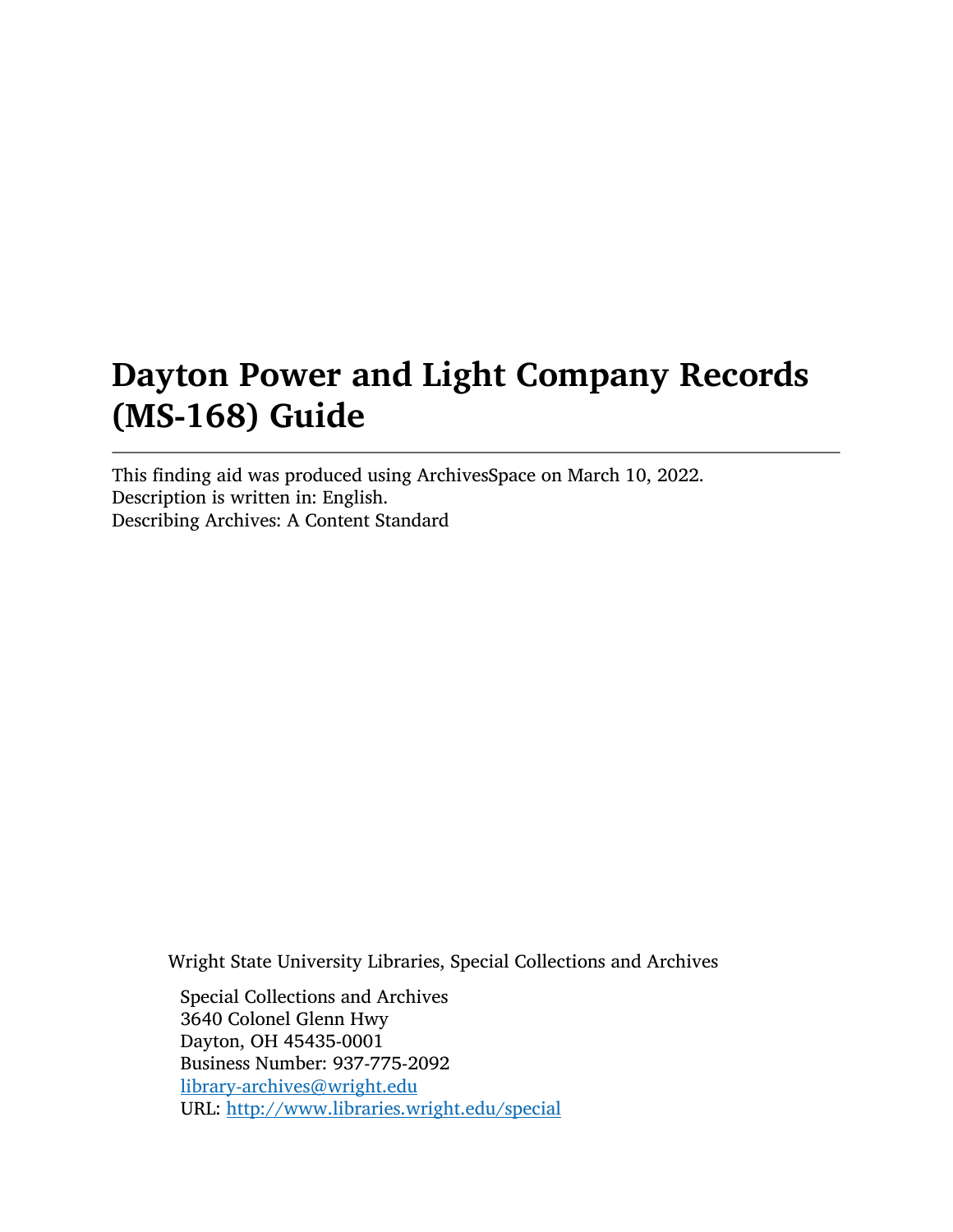# <span id="page-1-0"></span>**Table of Contents**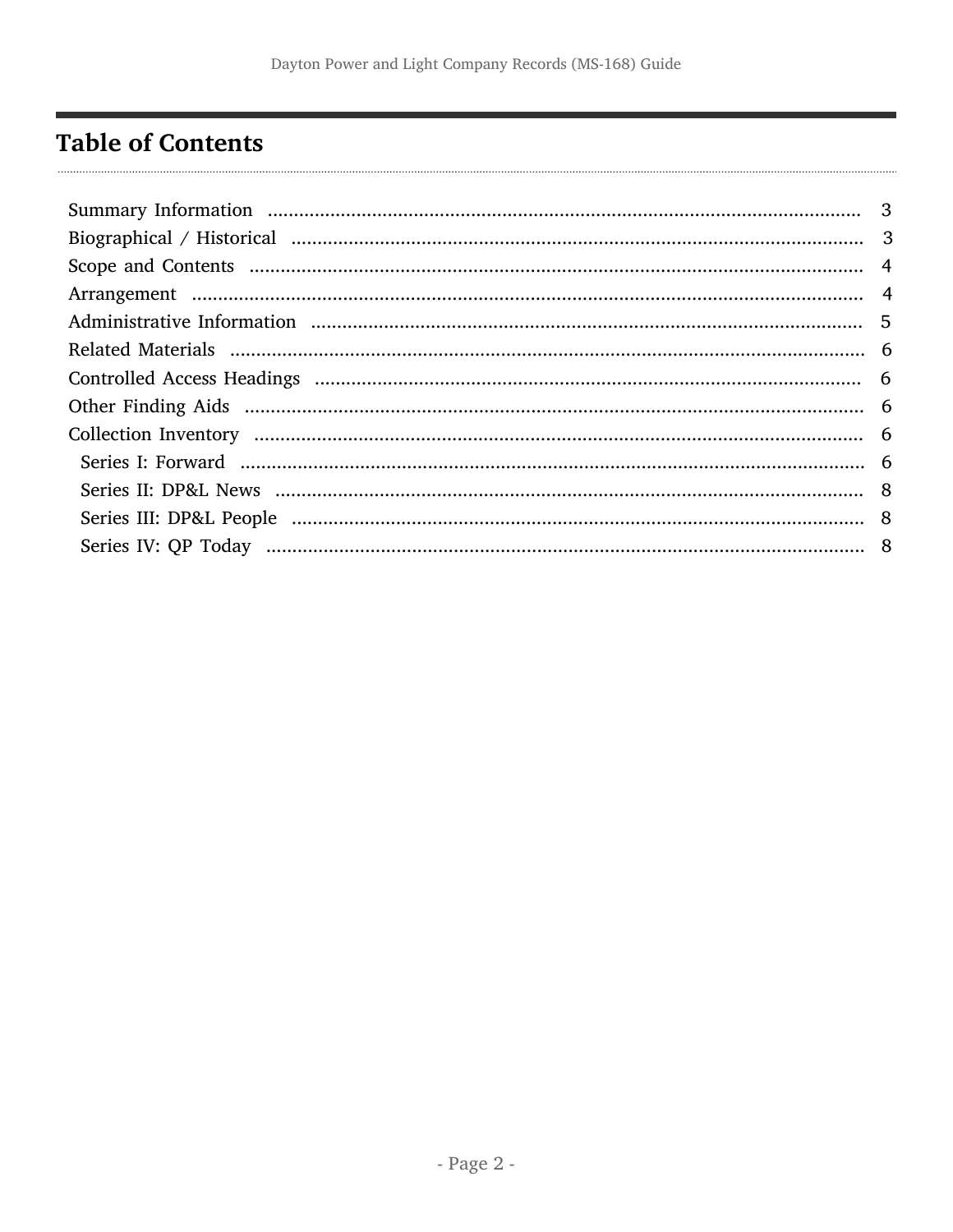### <span id="page-2-0"></span>Summary Information

| <b>Repository:</b><br><b>Creator:</b> | Wright State University Libraries, Special Collections and<br>Archives<br>Dayton Power and Light Company                                                                                                                                                                                                                                                              |
|---------------------------------------|-----------------------------------------------------------------------------------------------------------------------------------------------------------------------------------------------------------------------------------------------------------------------------------------------------------------------------------------------------------------------|
| Title:                                | Dayton Power and Light Company Records (MS-168)                                                                                                                                                                                                                                                                                                                       |
| ID:                                   | MS-168                                                                                                                                                                                                                                                                                                                                                                |
| <b>Date [inclusive]:</b>              | 1933-1986                                                                                                                                                                                                                                                                                                                                                             |
| Physical<br>Description:              | 2.5 linear feet                                                                                                                                                                                                                                                                                                                                                       |
| Language of the<br><b>Material:</b>   | English.                                                                                                                                                                                                                                                                                                                                                              |
| Abstract:                             | The collection consists of a scattered collection of Dayton Power<br>and Light publications including the Forward (1933-1972), the<br>DP&L News (1972-1975), DP&L People (1984-1986), and QP<br>Today (1985-1986). Publications contain information about the<br>history of DP&L, the utilities industry, and management and<br>marketing trends within the industry. |

### Preferred Citation

[Description of item, Date, Box #, Folder #], MS-168, Dayton Power and Light Company Records, Special Collections and Archives, University Libraries, Wright State University, Dayton, Ohio

^ [Return to Table of Contents](#page-1-0)

# <span id="page-2-1"></span>Biographical / Historical

The Dayton Power and Light Company (DP&L) was incorporated in 1911, with headquarters in Dayton, Ohio. For many years beginning in 1925, it was a full-service gas, electric, steam and water utility. In 2011, DP&L became a subsidiary of AES. DP&L is the major electric provider for much of west central Ohio.

^ [Return to Table of Contents](#page-1-0)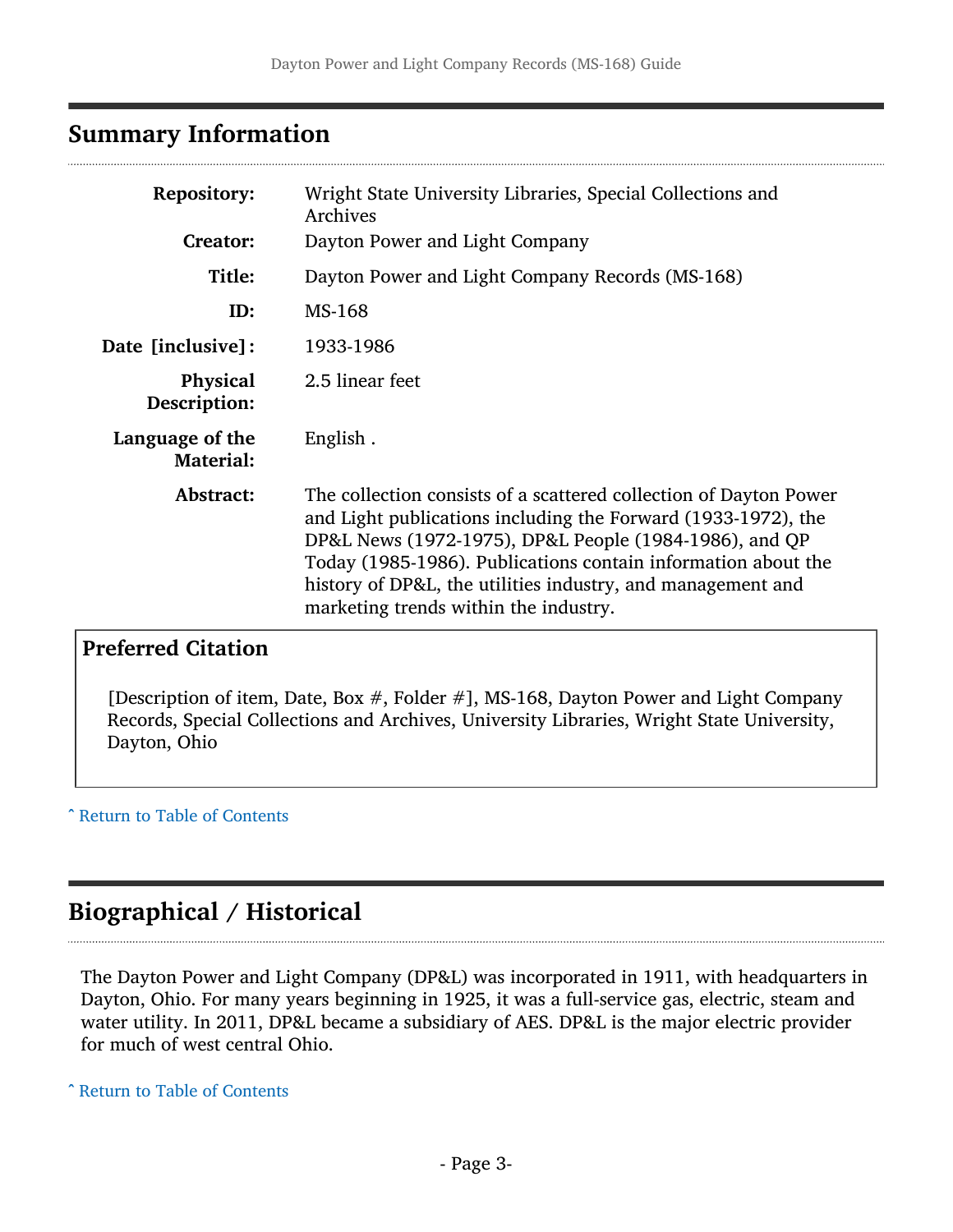# <span id="page-3-0"></span>Scope and Contents

This collection contains information about the history of Dayton Power and Light (DP&L), the utilities industry, and management and marketing trends within the industry.

The DP&L newsletter Forward (Series I) was introduced in December 1933 and remained the company publication for nearly forty years. Although first published in newspaper format, Forward switched to the magazine format in the 1940s and continued until 1972. This collection includes issues dated 1933 to 1972.

(Notes on Forward formats and arrangement: In 1938, the issue numbers and the calendar year coincide (i.e. January is Number 1), and from now on the issue numbers are filed by month and year. When the issue numbers and month no longer agree, this method of filing is still used to make research easier. In 1944, Forward released two issues in magazine form, the May issue and the November issue. This is repeated with the July 1945 issue. By 1946, all issues are in magazine format. The October 1962 issue is mismarked on cover as "October 1963," and April 1968 mismarked as "March 1969.")

In 1972, the title of the DP&L newsletter changed to DP&L News (Series II), and issues of this title are available in this collection for the years 1972-1975.

There is a gap in newsletters from 1975 to the mid-1980s, when DP&L People and QP Today were the company publications. DP&L People (Series III) includes issues from 1984-1986, and QP Today (Series IV) includes issues from 1985-1986.

^ [Return to Table of Contents](#page-1-0)

### <span id="page-3-1"></span>Arrangement

The collection is arranged into four series:

- 1 Series I: Forward, 1933-1972<br>2 Series II: DP&L News, 1972-1
- 2 Series II: DP&L News, 1972-1975<br>3 Series III: DP&L People, 1984-198
- 3 Series III: DP&L People, 1984-1986<br>4 Series IV: OP Today, 1985-1986
- Series IV: QP Today, 1985-1986

^ [Return to Table of Contents](#page-1-0)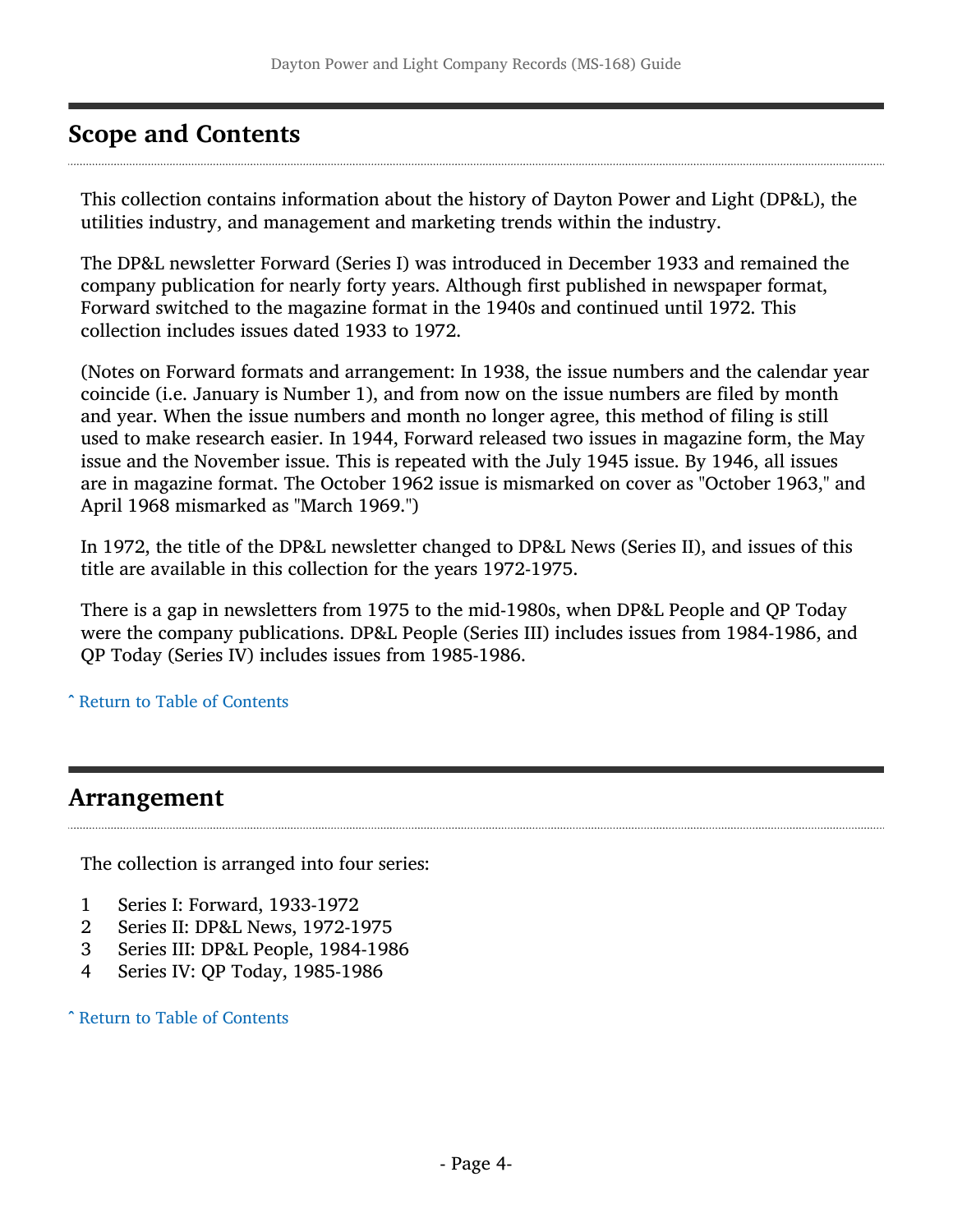# <span id="page-4-0"></span>Administrative Information

#### Publication Statement

Wright State University Libraries, Special Collections and Archives

Special Collections and Archives 3640 Colonel Glenn Hwy Dayton, OH 45435-0001 Business Number: 937-775-2092 [library-archives@wright.edu](mailto:library-archives@wright.edu) URL: <http://www.libraries.wright.edu/special>

#### Revision Description

The finding aid was revised according to DACS standards by Lisa Rickey, March 2020. 2020 Sept 29

#### Conditions Governing Access

There are no restrictions on accessing material in this collection.

#### Conditions Governing Use

Copyright restrictions may apply. Unpublished manuscripts are protected by copyright. Permission to publish, quote, or reproduce must be secured from the repository and the copyright holder.

#### Immediate Source of Acquisition

This collection of Dayton Power and Light Company publications was accessioned into the WSU Department of Archives and Special Collections in June of 1986. It was donated by the archivist at Dayton Power and Light in order to make some of the historical documents of the company more accessible to researchers.

#### Existence and Location of Copies

This collection of Dayton Power and Light publications is in actuality only a part of the larger publications collection held at the Dayton Power and Light Museum. Since access to the Museum is very limited, it was decided to give a duplicate set of the main body of the collection to Wright State University in order to make the collection more accessible to researchers.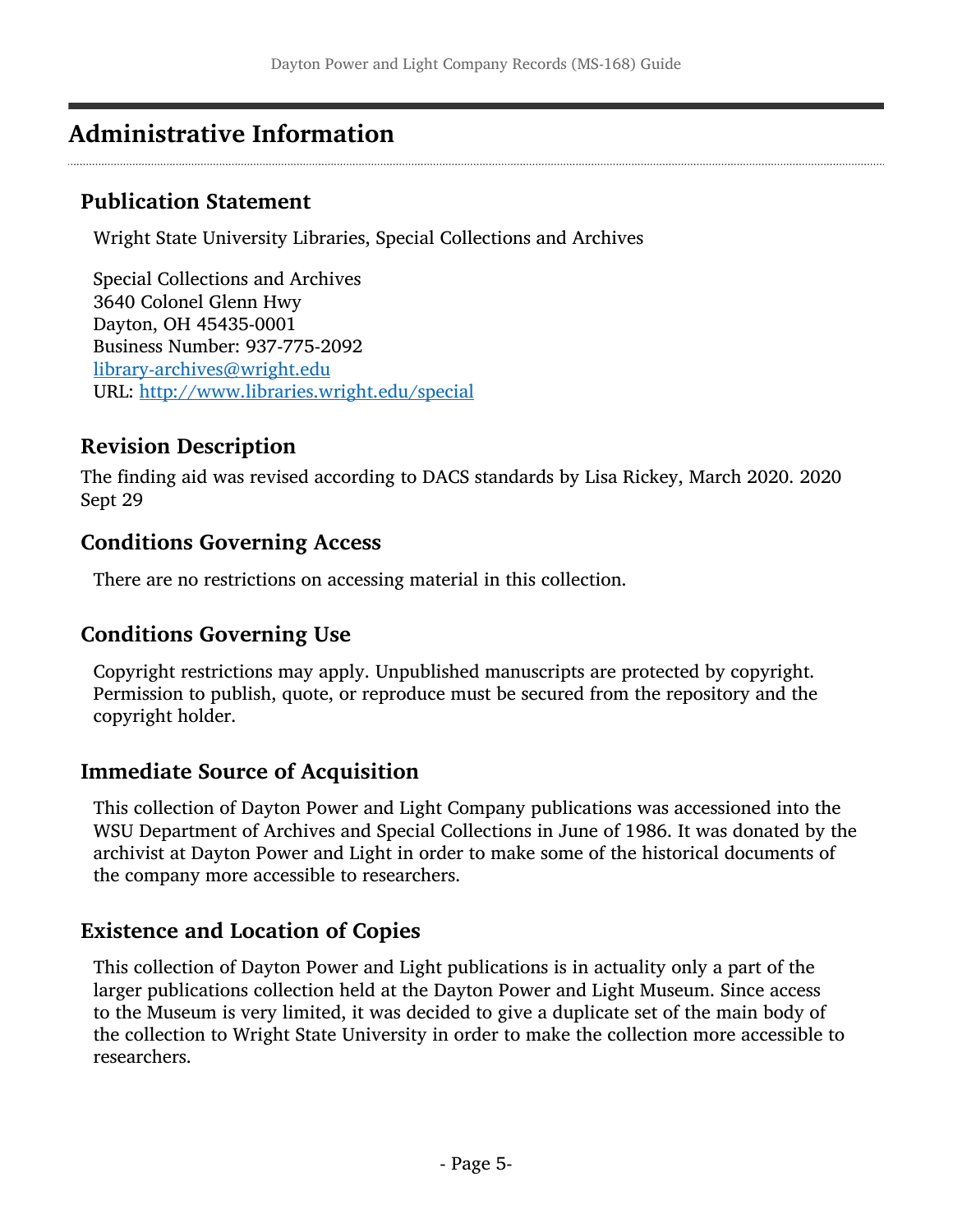### <span id="page-5-0"></span>Related Materials

#### Related Materials

The first company publication for Dayton Power and Light was called Currentales, and was published from July 1922 to July 1925. In 1925, Dayton Power and Light was bought by the Columbia System, and Hail Columbia served as the company magazine for nearly a decade. No issues of these publications are present in MS-168; they were held at the Archives in the Dayton Power and Light Museum. The DP and L Museum no longer exists, and their collection was donated to Dayton History (Carillon Park).

^ [Return to Table of Contents](#page-1-0)

### <span id="page-5-1"></span>Controlled Access Headings

- Dayton Power and Light Company<br>• Dayton Power and Light Company
- Dayton Power and Light Company

## <span id="page-5-2"></span>Other Finding Aids

The finding aid is available on the Special Collections & Archives, Wright State University Libraries web site at <https://www.libraries.wright.edu/special/collectionguides/files>/ ms168.pdf. It is also available in the OhioLINK Finding Aid Repository at http:// [ead.ohiolink.edu/xtf-ead](https://ead.ohiolink.edu/xtf-ead)/.

^ [Return to Table of Contents](#page-1-0)

# <span id="page-5-3"></span>Collection Inventory

#### <span id="page-5-4"></span>Series I: Forward, 1933-1972

Title/Description and the set of the set of the set of the set of the set of the set of the set of the set of the set of the set of the set of the set of the set of the set of the set of the set of the set of the set of th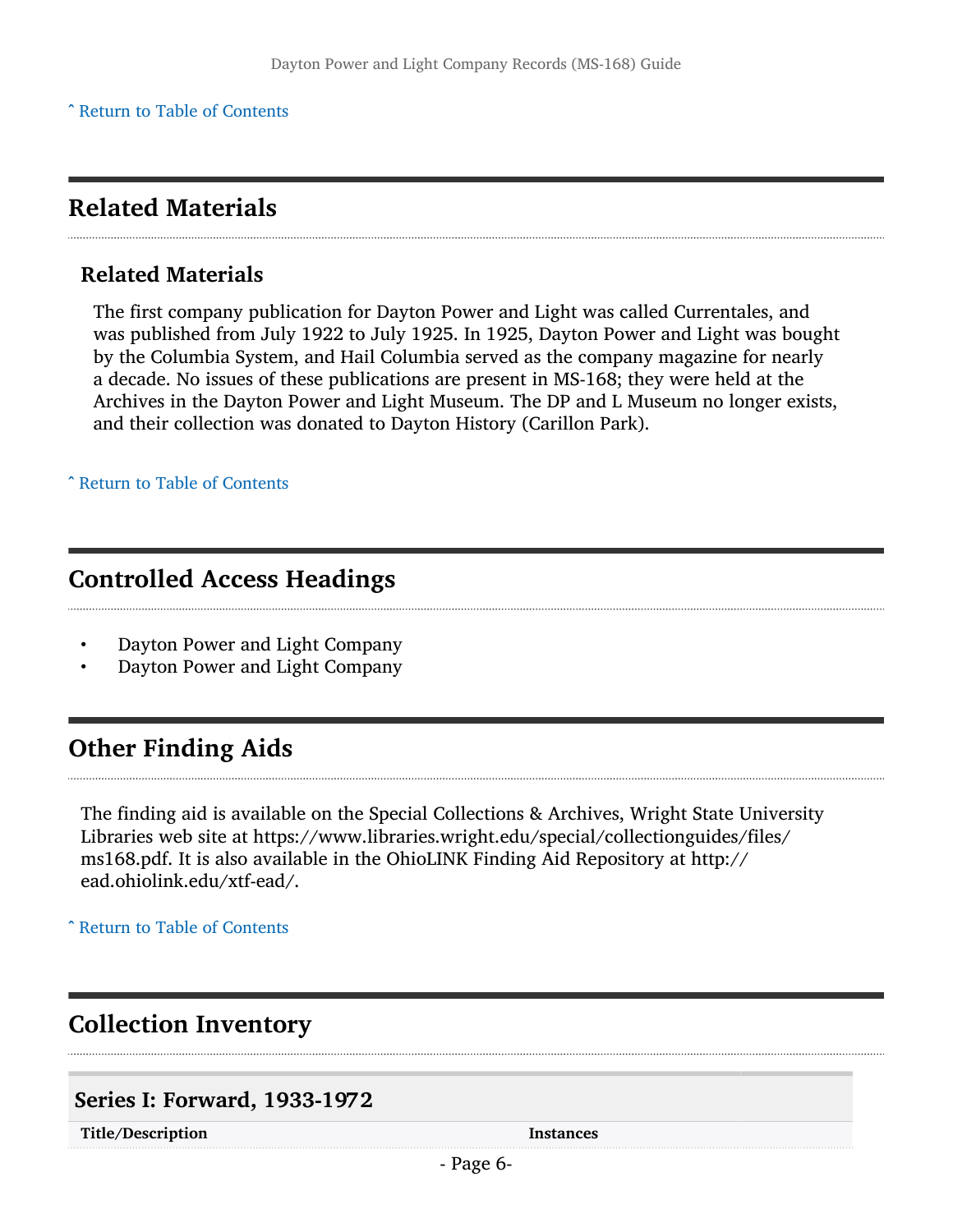| Forward – Vol. I, No. 1, 7, 9, 12, 1933-1934                                              | Box 1 | Folder 1            |
|-------------------------------------------------------------------------------------------|-------|---------------------|
| Forward – Vol. II, No. 1, 2, 4, 10, 12, 1934-1935                                         | Box 1 | Folder <sub>2</sub> |
| Forward - Vol. III, No. 3, 4, 8, 10, 11, 12, 1935-1936                                    | Box 1 | Folder 3            |
| Forward - Vol. IV, No. 1, 3, 5-12, 1936-1937                                              | Box 1 | Folder 4            |
| Forward - Vol. V, No. 1-7, 9-12, 1938                                                     | Box 1 | Folder 5            |
| Forward - Vol. 6, No. 1-12, 1939                                                          | Box 1 | Folder 6            |
| Forward - Vol. 7, No. 1-12, 1940                                                          | Box 1 | Folder 7            |
| Forward - Vol. 8, No. 1-12, 1941                                                          | Box 1 | Folder <sub>8</sub> |
| Forward - Vol. 9, No. 2-8, 10-12, 1942                                                    | Box 1 | Folder 9            |
| Forward - Vol. 9, No. 13, 14, 35, 36, 38 (June), 38 (July),<br>40-44, 1943                | Box 1 | Folder 10           |
| Forward - Vol. 10, No. 2-12, 1944                                                         | Box 1 | Folder 11           |
| Forward - Vol. 11, No. 2-12, 1945                                                         | Box 1 | Folder 12           |
| Forward - Vol. 12, No. 1-12, 1946                                                         | Box 1 | Folder 13           |
| Forward - Vol. VI, No. 2, 3; Vol. XIV, No. 4; Vol. VI, No. 5;<br>Vol. XIV, No. 6-12, 1947 | Box 1 | Folder 14           |
| Forward - Vol. 15, No. 1-12, 1948                                                         | Box 2 | Folder 1            |
| Forward - Vol. XVI, No. 1-6, 8-12, 1949                                                   | Box 2 | Folder 2            |
| Forward - Vol. XVII, No. 1-12, 1950                                                       | Box 2 | Folder 3            |
| Forward - Vol. XVIII, No. 1, 3-12, 1951                                                   | Box 2 | Folder 4            |
| Forward - Vol. XIX, No. 1-3, 5-8, 10, 11, 1952                                            | Box 2 | Folder 5            |
| Forward - Vol. XX, No. 1 (December/January), 1953                                         | Box 2 | Folder 6            |
| Forward - Vol. XXIV, No. 4 (April), No. 6 (June), 1956                                    | Box 2 | Folder 7            |
| Forward - Vol. XXVI, No. 5, 9, 12, 1959                                                   | Box 2 | Folder 8            |
| Forward - Vol. XXVII, No. 1-12, 1960                                                      | Box 2 | Folder 9            |
| Forward - Vol. XXVIII, No. 1-12, 1961                                                     | Box 3 | Folder 1            |
| Forward - Vol. XXIX, No. 1-12, 1962                                                       | Box 3 | Folder 2            |
| Forward - Vol. XXX, No. 1-12, 1963                                                        | Box 3 | Folder 3            |
| Forward - Vol. XXXI, No. 1-12, 1964                                                       | Box 3 | Folder 4            |
| Forward - Vol. XXXII, No. 1-12, 1965                                                      | Box 3 | Folder 5            |
| Forward - Vol. XXXIII, No. 1, 3-11; Vol. 34, No.1, 1966                                   | Box 3 | Folder 6            |
| Forward - Vol. 34, No. 2-12; Vol. 35, No. 1, 1967                                         | Box 4 | Folder 1            |
| Forward - Vol. 35, No. 2, 3, 5-9, 12; Vol. 36, No. 1, 1968                                | Box 4 | Folder 2            |